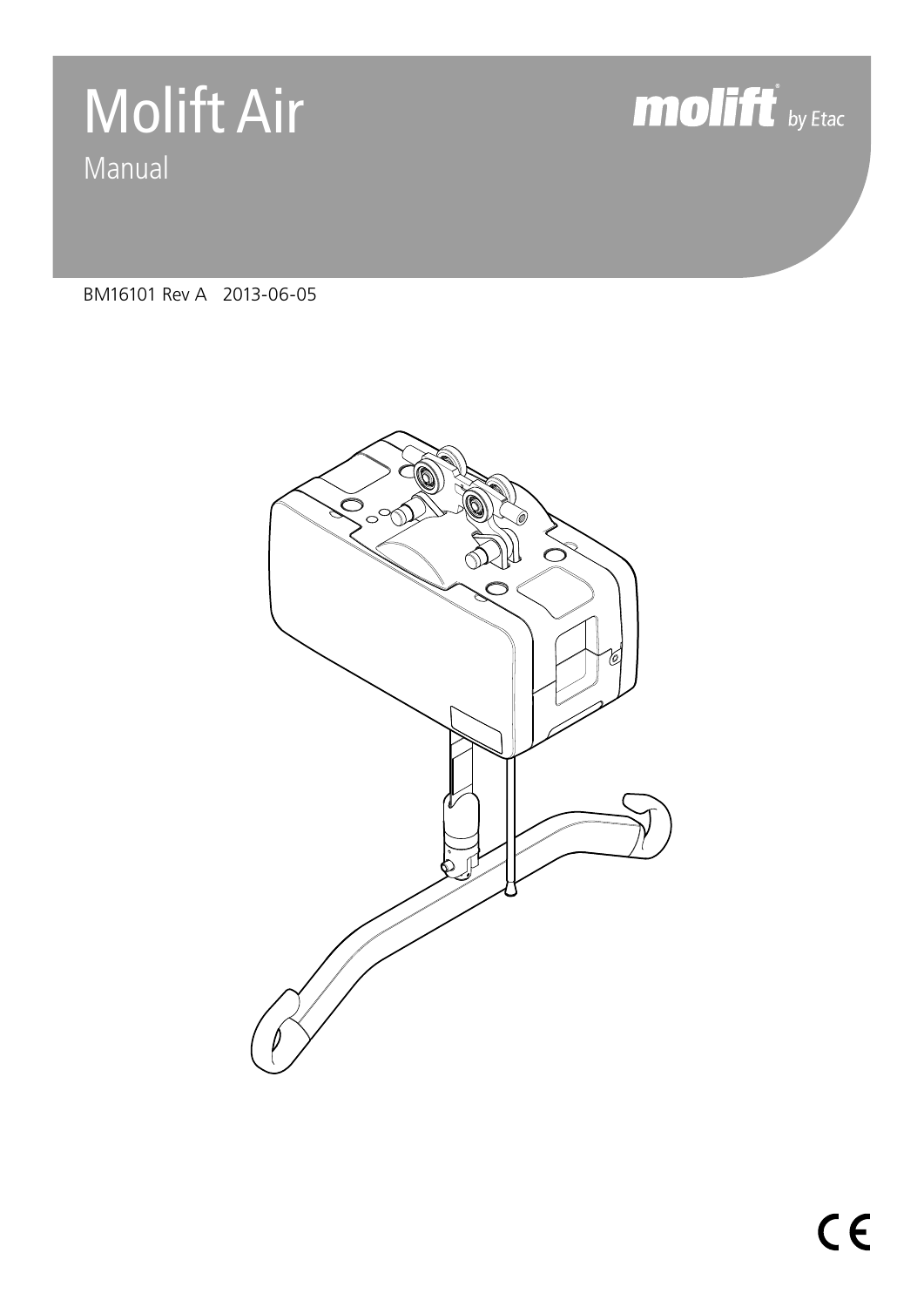# English Manual

#### Content

| Declaration of conformity3<br>Product identification3 |
|-------------------------------------------------------|
|                                                       |
|                                                       |
|                                                       |
|                                                       |
|                                                       |
|                                                       |
|                                                       |
|                                                       |
|                                                       |
|                                                       |
|                                                       |
| Checklist after installation 5                        |
|                                                       |
|                                                       |
|                                                       |
|                                                       |
|                                                       |
| Emergency Stop / Emergency lowering7                  |
|                                                       |
| Transport and Operating Conditions8                   |
|                                                       |
| Battery and Service indicator8                        |
|                                                       |
|                                                       |
|                                                       |
| Lifting and lowering 10                               |
| Room to room transfer  11                             |
|                                                       |
|                                                       |
|                                                       |
|                                                       |
| Room to room transfer  12                             |
|                                                       |
| Cleaning and disinfeciton  13                         |
|                                                       |
|                                                       |
|                                                       |
|                                                       |
| Pericodic Inspection Scope  13                        |
|                                                       |

### Important

This User Manual contains important safety instructions and information regarding the use of the lifter and accessories.

In this manual the user is the person being lifted. The assistant is the person operating the sling.



Warning! This symbol indicatates important information related to safety. Follow theese instructions carefully.



Read User Manual before use! It is important to fully understand the content of the user manual before attempting to use the equipment.

Visit www.molift.com for download of documentation to ensure you have the latest version.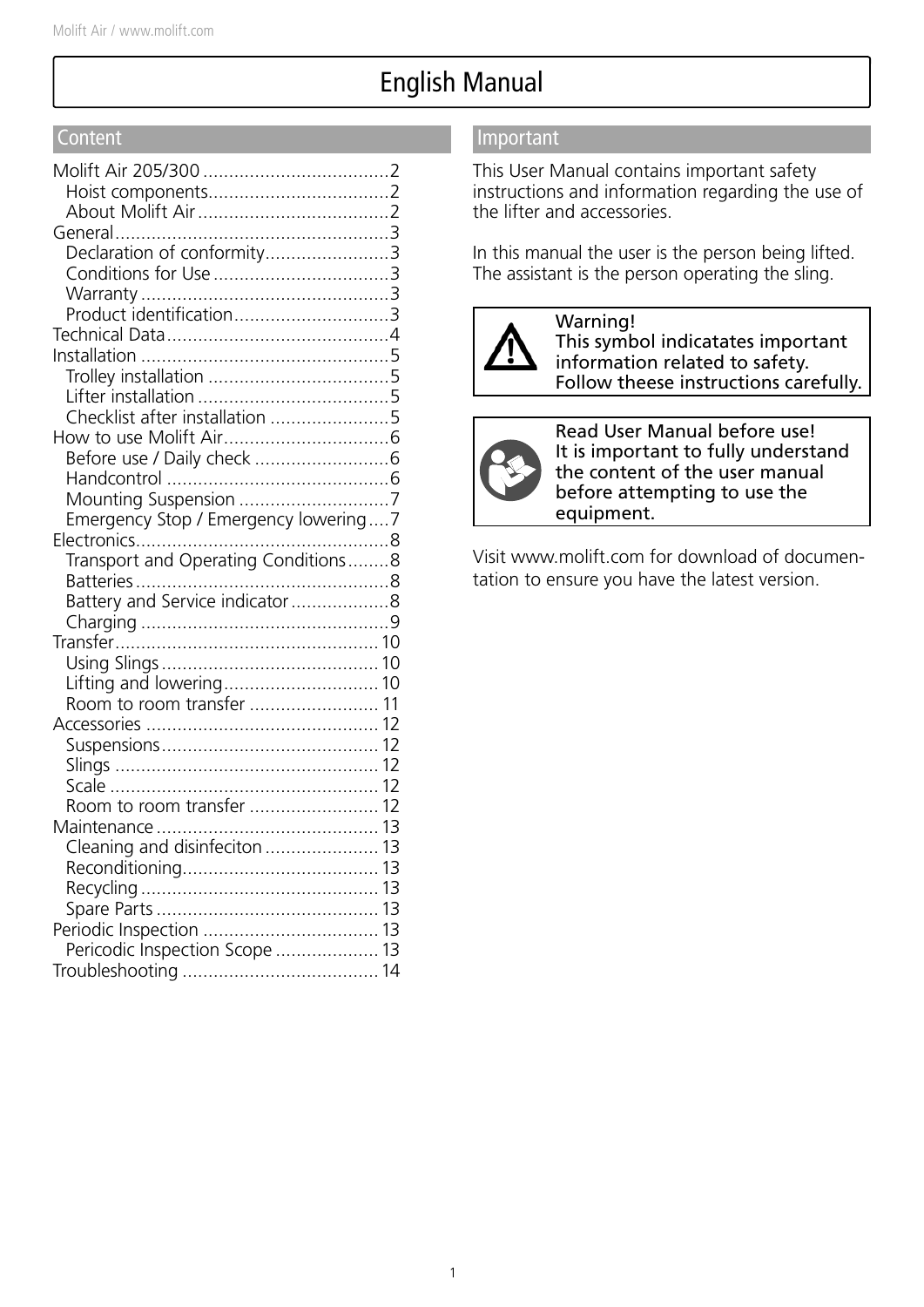# Molift Air 205/300



#### Hoist components:

Identification of those parts into which the hoist can be disassembled

- 1. Trolley
- 2. Hoist
- 3. Sidecovers
- 4. Emergency stop/ Emergency lowering
- 5. Lifting belt
- 6. Quick release pin
- 7. Handcontrol
- 8. Suspension

### About Molift Air

Molift AIR is a strong and smooth ceiling lift that enables patients and residences to be transferred in a comfortable and safe way. Suitable for sitting and lateral transfers as well as standing and gait training situations together with the comprehensive accessory program from Molift.

Molift AIR is a very light motor which in combination with the quick release coupling system gives an easy handling when mounting and servicing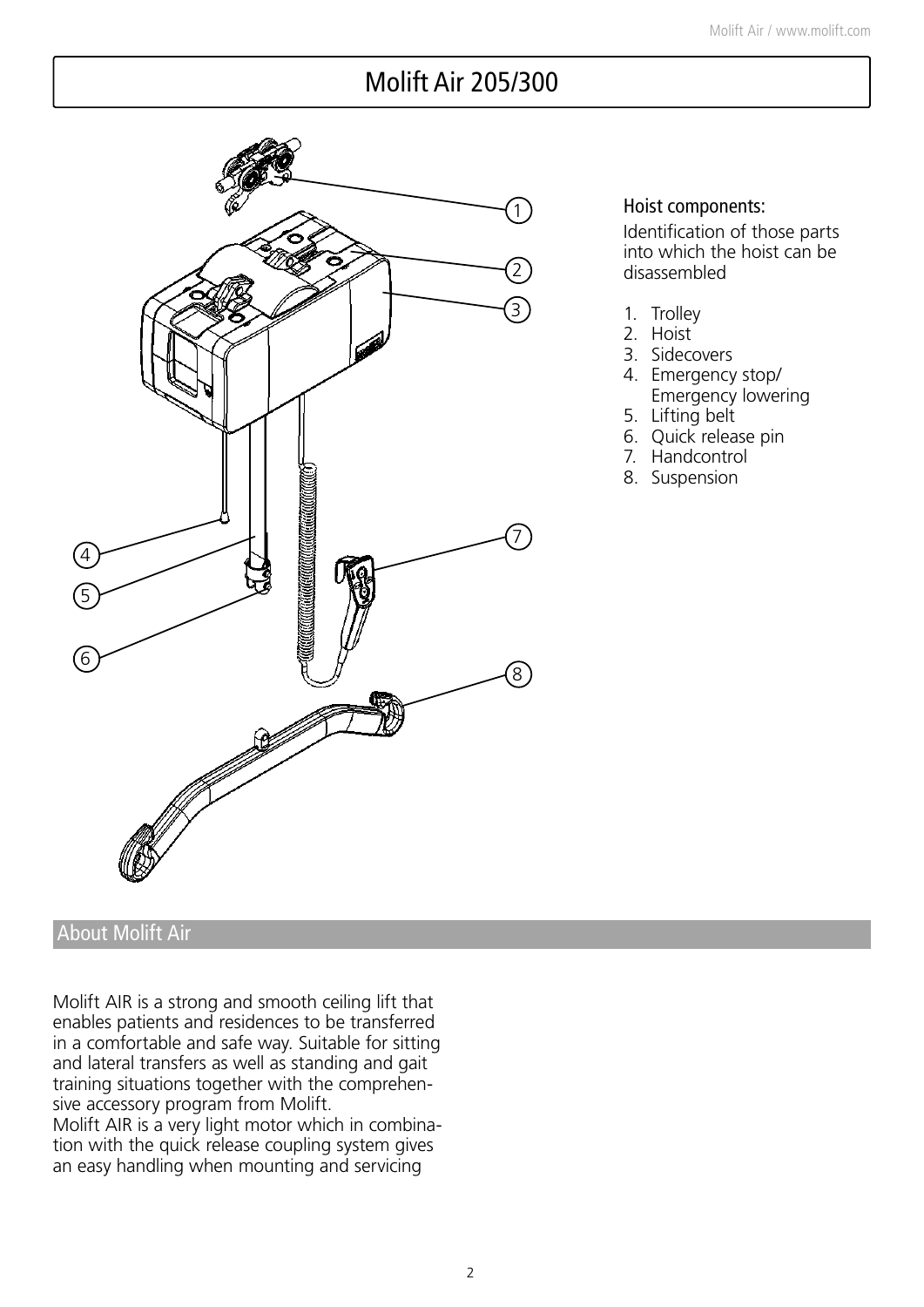# General

# Declaration of conformity

The Molift Air and related accessories described in this operator manual are CE marked in accordance with EU Council Directive 93/42/EEC concerning medical devices, class 1, and has been tested and approved by a third party according to standards IEC 60601-1, IEC 60601-1-2 and NS-EN ISO 10535:2006.

# Conditions for Use

Lift and transfer of a person will always pose a certain risk and only trained personell are allowed to use the equipment and accessories covered by this user manual. The rail system must be installed by certified personell in accordance with applicable installation instructions.



Only certified personell are allowed to open hoist or accesories to perform service or repair. Risk of injury from rotating parts and electric shock.

The lifter is not to intended to be operated by the person being lifted. If a hoist is to be used by a disabled person living on their own, then some form of communication device shall be installed in the area of use of the hoist so that in the event of an emergency the disabled person is able to summon assistance. This may, for example, be the fitting of an alarm system or the supply of a conveniently placed telephone, etc.

### **Warranty**

2-year warranty against defects in workmanship and materials of our products. For Terms and conditions, see www.molift.com

# Product identification

# Product label

The main Product label has a barcode containg product ID, serial number and production date.



# Warning labels and Symbols

Symbols used on the product, explained in more detail:



Type BF applied part



CE marked



Refer to user manual

Indoor Use only



560 Max user weight

Do not dispose in general waste

Emergency stop/ Emergency lowering

Service Light

Battery Light

Hex tool symbol for Manual Emerency lowering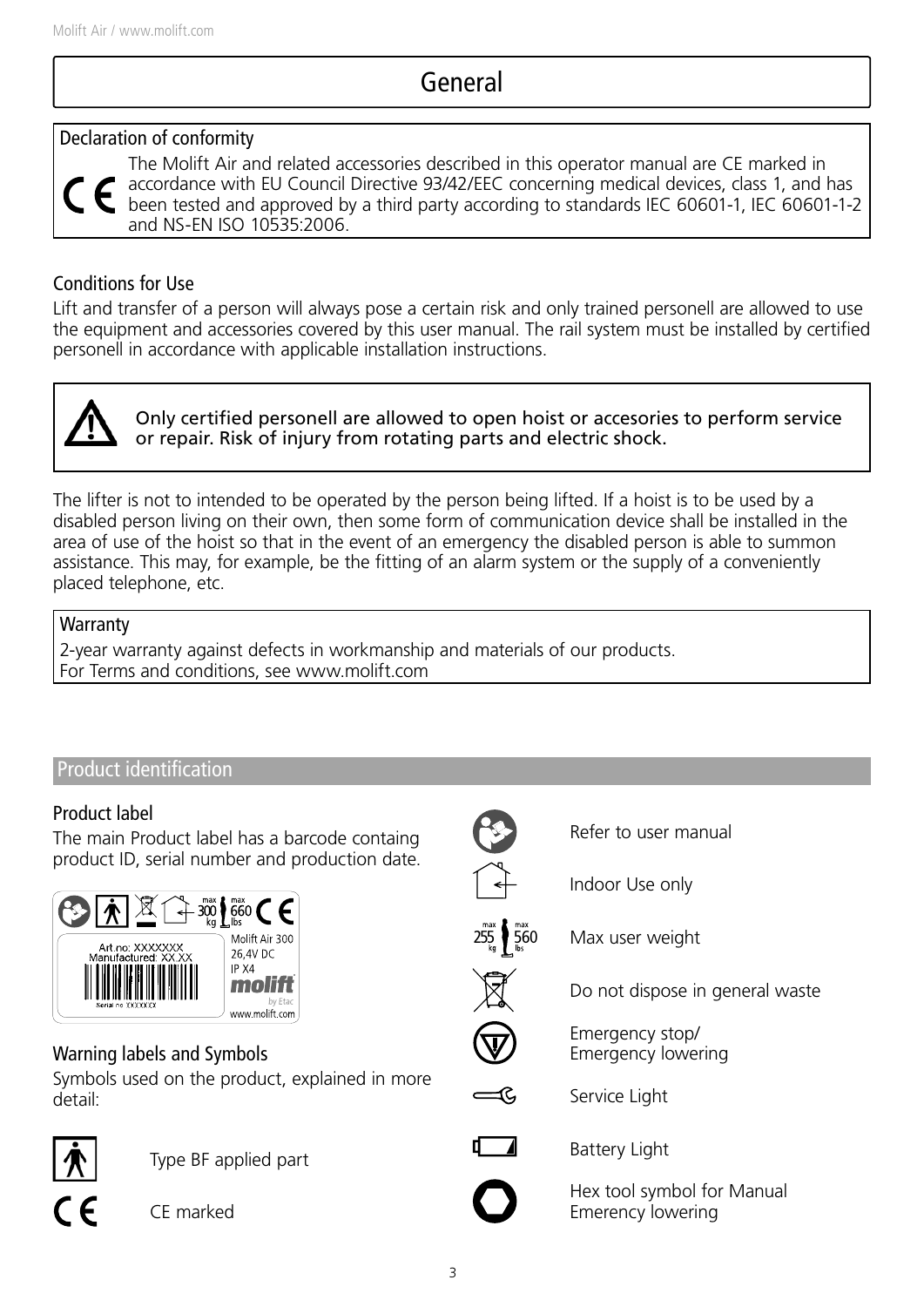# Technical Data

Safe Working Load (SWL) Molift AIR 205: 205 kg (450 lbs) Molift AIR 300: 300kg (660 lbs) Weight of unit 8,26 kg (18,21 lbs) Battery: Art: 2510023 26.4 V NiMH 2.2 Ah Battery charger: 100-240 V AC, 40-60 Hz 0,9 A output Lifting speed 60mm/second (2,36 inches/second) with 75kg (165,35 lbs) load Protection class Handcontrol IP24 Lift motor IP24 Maximum A-weighted sound power level  $L_{WA} = X, X \, dB$ 

Operating forces button

 Buttons on handset: 3.4 N Material:

Aluminium, Plastic

Expected Lifetime: The hoist has an expected lifetime of 30 000 cycles or 10 years.

#### Dimensions:

L x W x H (Length, Width, Height without trolley) 36 x 19 x 19,5 cm (14,2 x 7,5 x 7,7 inches) A (Hoisting Range) 300 cm (118 Inches) B (Minimum distance from ceiling to Suspension coupling point) 34,5 cm (13,6 Inches)

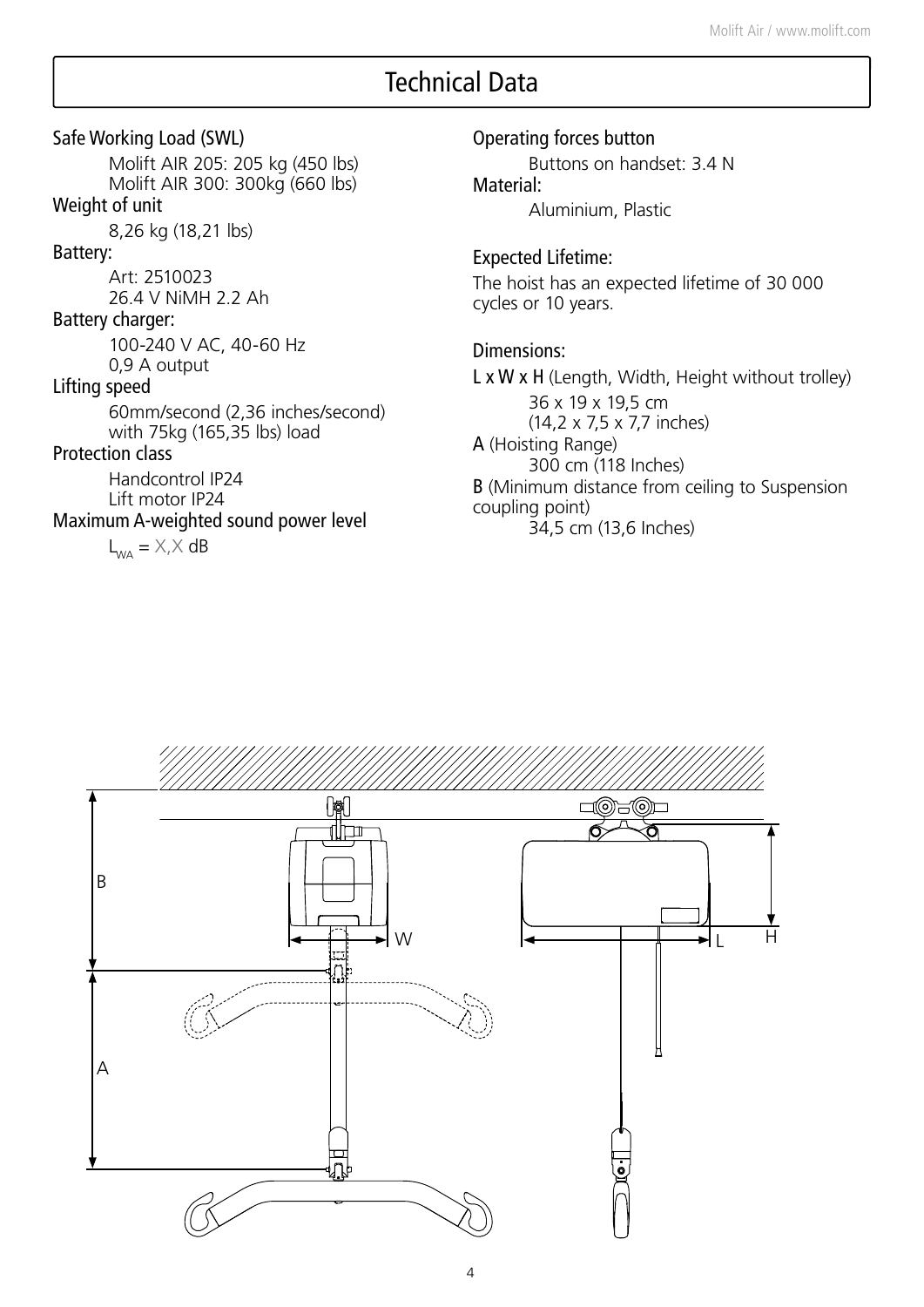# Installation

### Assembly and installation

The hoist is marked with Safe Working Load (SWL), this should not exceed rail systems max load capacity.



The rail system can only be installed by certified personell inn accordance with applicable installation instructions.



Do not start using hoist before completing control according to checklist after installation.

### Trolley installation

Mounting trolley in rail system



Remove End stop and insert Trolley into rail. Mount end stop, and make sure it is securely fastened



Make sure end stops are mounted in all ends of the railsystem before using the hoist!

# Lifter installation

Mounting of Lifter on trolley. No tools required. The lifter has two connection points.



Connect one point first. Push button all the way in, and place lifter in connection point on trolley. Release button and make sure it is clearly showing green before connecting the next point.



Make sure both connection point buttons completely return and clearly show green after installation.

# Checklist after installation

Use this checklist to verify that the hoist is properly installed and can operate correctly and safely before use.

- $\Box$  End stops on rail are installed after mounting of trolley
- $\Box$  Make sure that the hoist is properly fastened to the rail and that the lift does not have any loose parts.
- $\Box$  Perform one lift with normal load (60-80 kg)
- $\Box$  Make sure battery is fully charged.

5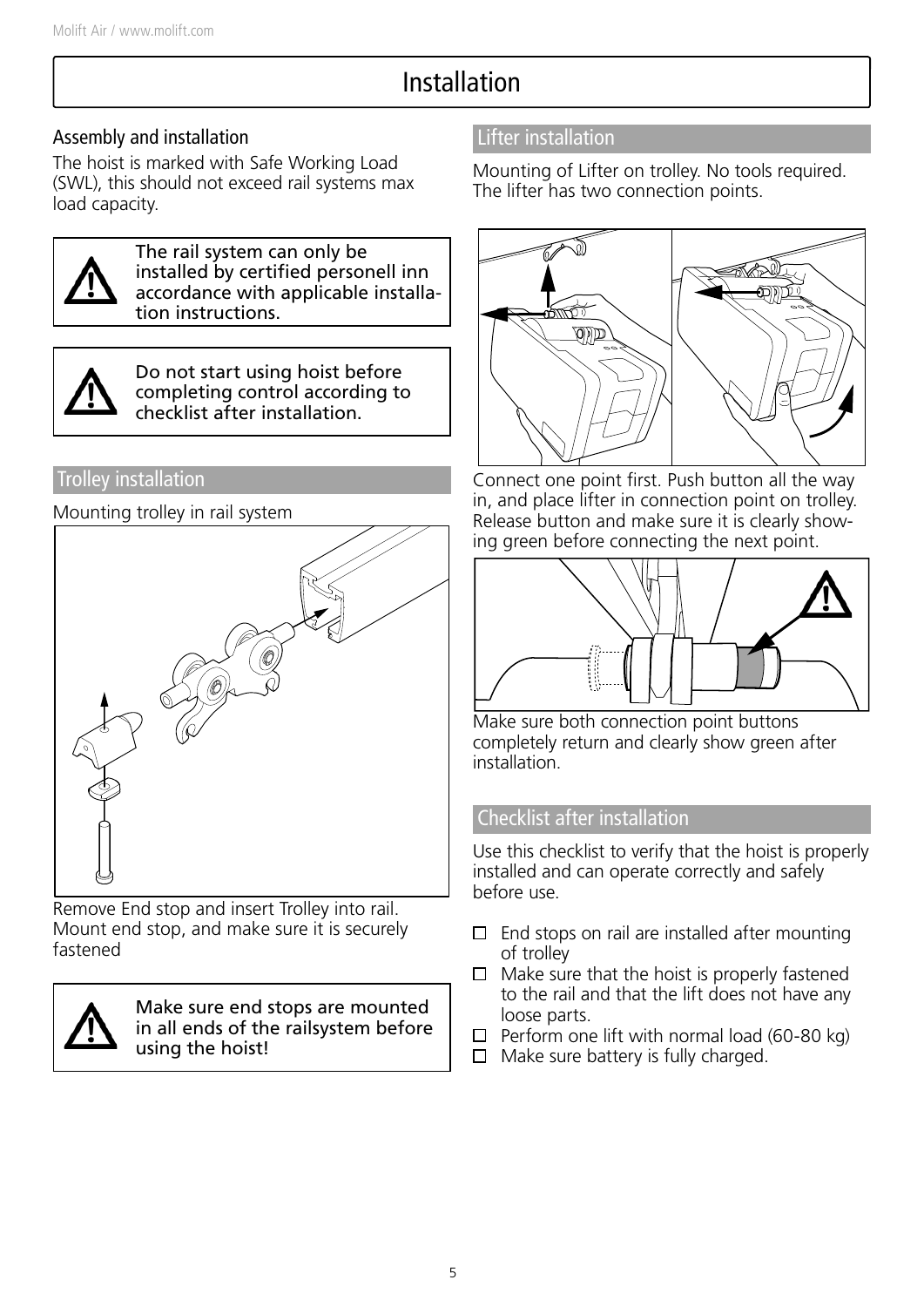# How to use Molift Air

### General Safety Precautions

Only use accessories and slings that are adjusted to fit the user, type of disability, size, weight and type of transfer.

#### Working pause ratio

Molift Air should not be run constantly for more than 2 minutes (with maximum load), and rest for minimum 18 minutes. (Intermittence according to standard ISO-EN 10535)

#### Before use / Daily check

Inspection to be performed daily or before use:

- $\square$  Inspect lifter and rail system has no visible damage, defects or deformations
- $\Box$  Make sure suspension connection and all detachable parts are properly connected and secured
- $\Box$  Test emergency stop button and emergency lowering
- $\Box$  Make sure battery indicator or service light is not illuminated

#### Safe Working Load



If maximum load (SWL) differs between hoist suspension and body support unit, then the lowest maximum load shall always be used

- $\Box$  Make sure lifting strap does not have visible damage or frays.
- $\square$  Test run lifters operation functions and make sure lifter does not make any abnormal sounds

If there are any faults or defects, the lift needs to be taken out of operation and marked "out of order"

#### **Handcontrol**

The handcontrol has 2 buttons for lifting and lowering, or 4 buttons if the hoist is equipped with propulsion. The handcontrol has an indicator light that will illuminate when battery level is low and the lifter requires charging



Do not pull handcontrol to move the hoist along the rail

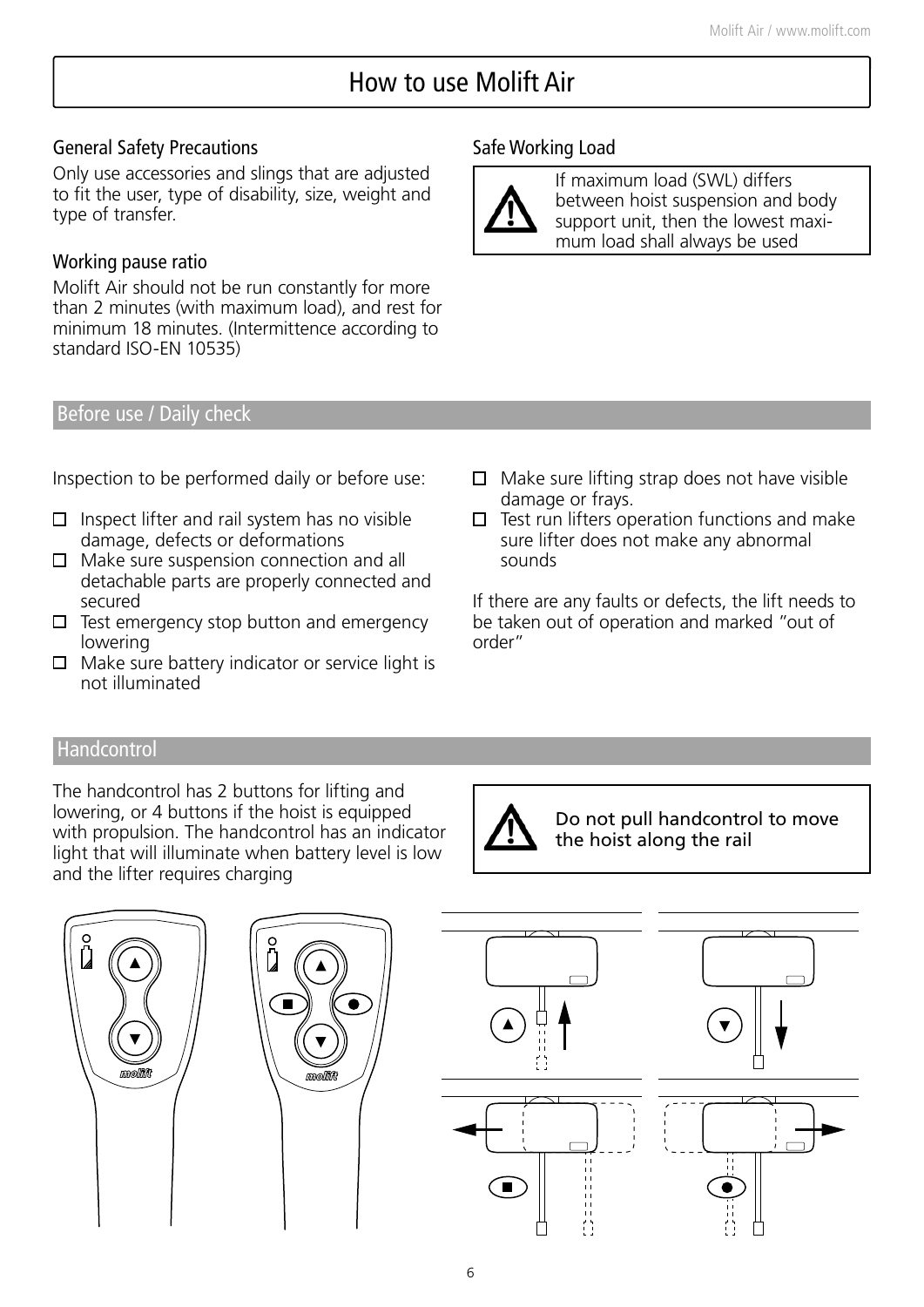# **Mounting Suspension**

Description of quick release pin and mounting of suspension:



Align supension in connection point.



Push button on locking pin and insert all the way through.



Make sure locking pin is properly fastened.

### Emergency Stop / Emergency lowering

#### Emergency Stop

Activation and reset of emergency stop:



Pull to activate emergency stop. The button will come out, and hoist will stop.



Push with finger or use tube on cord to push button back in to reset emergency stop.

#### Electrical Emergency Lowering



Pull and hold to start lowering.

#### Manual Emergency lowering

Open sidecover. Allen key or bit for power drill can be found inside the lifter. Locate sticker over the hole for manual emergency lowering. Punch hole or remove sticker and insert tool. Rotate clockwise to lower lifting belt. Using a power drill is recommended.

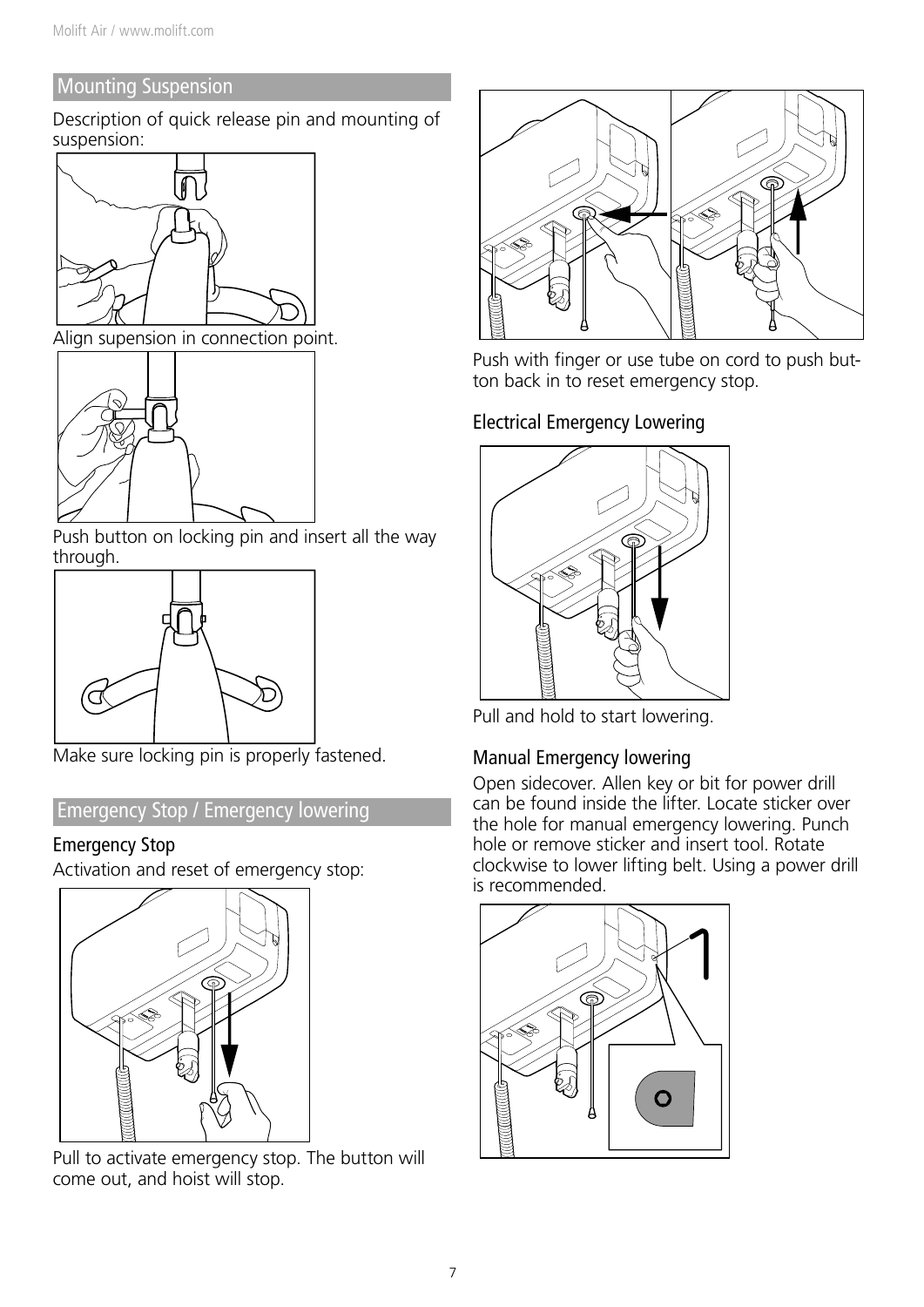# **Electronics**

#### Transport and Operating Conditions

#### Transport and Storage

For long time storage it is recommended that the emergency stop button is activated (pulled out). The lifter can be stored and transported under the following conditions:

Air Pressure: 70 - 106 kPa Relative Humidity: 15 - 93 % Temperature: -25 - 70 °C

#### **Operating**

The lifter is designed for use at standard room temperatures  $(+5$  to  $+40^{\circ}$ C).

Following storage or transport at other temperatures leave the lifter in a room with a suitable temperature until it reaches a safe operating temperature.



Medical electrical equipment requires special precautions regarding electromagnetic compatibility (EMC). Portable or mobile radio communication equipment may affect the medical electrical equipment, and should be kept minimum 25 cm (10 inches) from the lifters electronics.

#### **Batteries**

Molift Air has a 26.4 V NiMH battery pack. The battery has a life expectancy of approx. 500 charge cycles.



x2

Used batteries must be disposed of as special waste according to local rules and regulations. Do not dispose in general waste

Batteries must be fully charged and depleted completely a couple of times before it achieves full capacity. Also follow this procedure if the lifter has not been in use for a long period (3-4 weeks)

#### Battery and Service indicator

The lifter has two indicator lights.



Wrench symbol / Service light Battery symbol / Battery light

#### Battery Light

The battery indicator light will illuminate and make a sound when battery level is low and the lifter requires charging. When this occur the lifter will have sufficient power available for one full lift cycle with max load. When battery is critically low it is only possible to lower the lifting belt.

#### Service Light

| Service light   | Mode                           |
|-----------------|--------------------------------|
| No light        | Power saving (Stand by)        |
| Green           | Ready for use                  |
| Yellow          | Order service                  |
| Red             | Perform service                |
| $Red + sound$   | Perform service<br>immediately |
| Flashing yellow | Overheating                    |

The electrical system has a power save function which will turn off the electrical system after ten minutes without activity. All lights will turn off. The system is activated when pushing one of the operating buttons.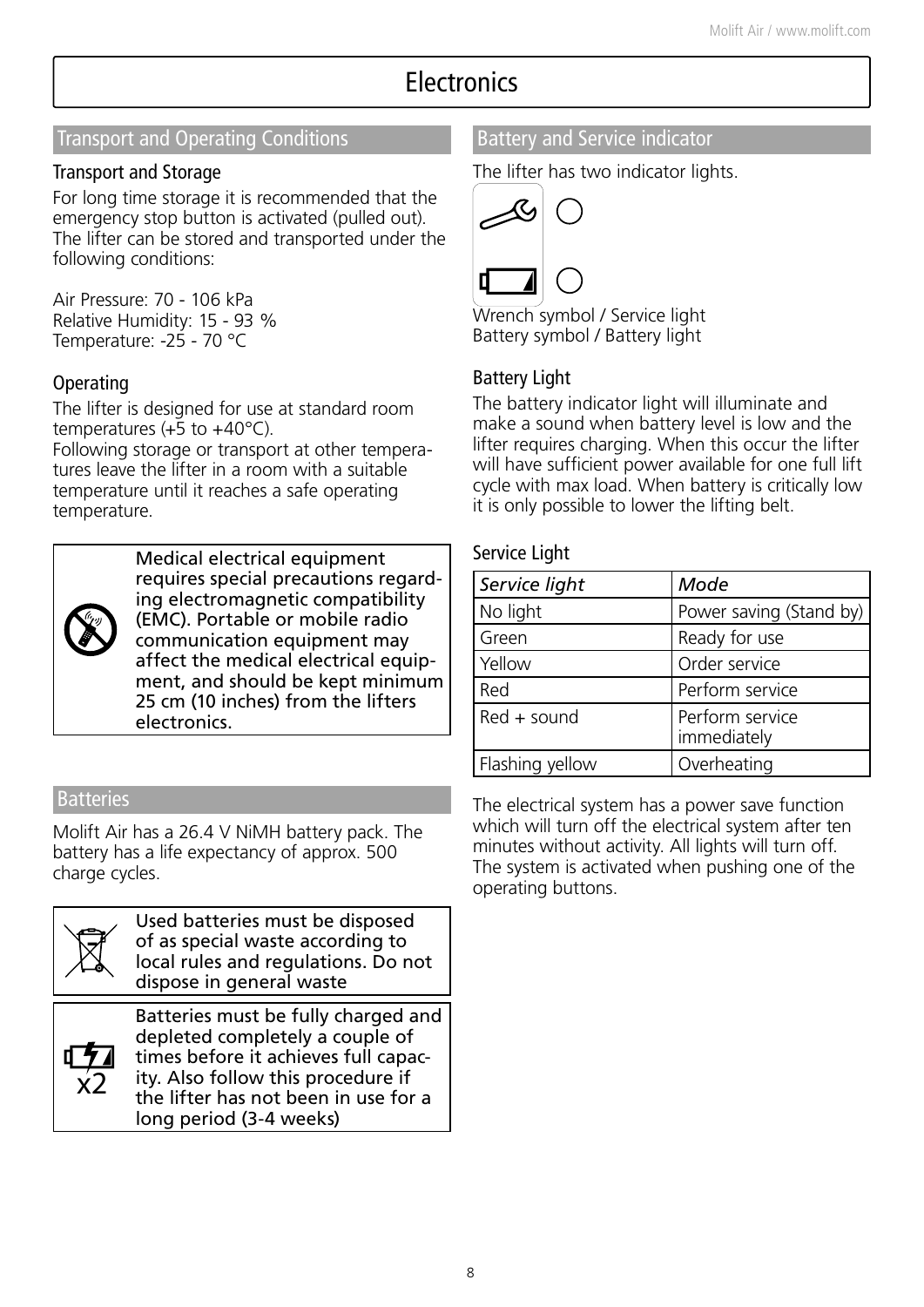

#### Battery Charger

The lifter is charged through the handcontrol. The battery charger shall be mounted to a vertical wall surface close to a power outlet, minimum 120 cm above the floor. The charger has to be used outside the patient environment. The Charger must be placed or installed in a way that makes it easy to disconnect mains cable plug. Take care not to damage the cable. The charger can be connected to the power outlet at all times, and the hand control should be placed in the charger console when the lifter is not in use.

### Charger Light

Description of charger light:

| Charger light | Mode                                     |
|---------------|------------------------------------------|
| Yellow        | Ready for use, no bat-<br>tery connected |
| Yellow        | Initialization                           |
| Red           | Fast Charge                              |
| Green/Yellow  | Top-off charge                           |
| Green         | Trickle charge                           |
| Red/Green     | Error                                    |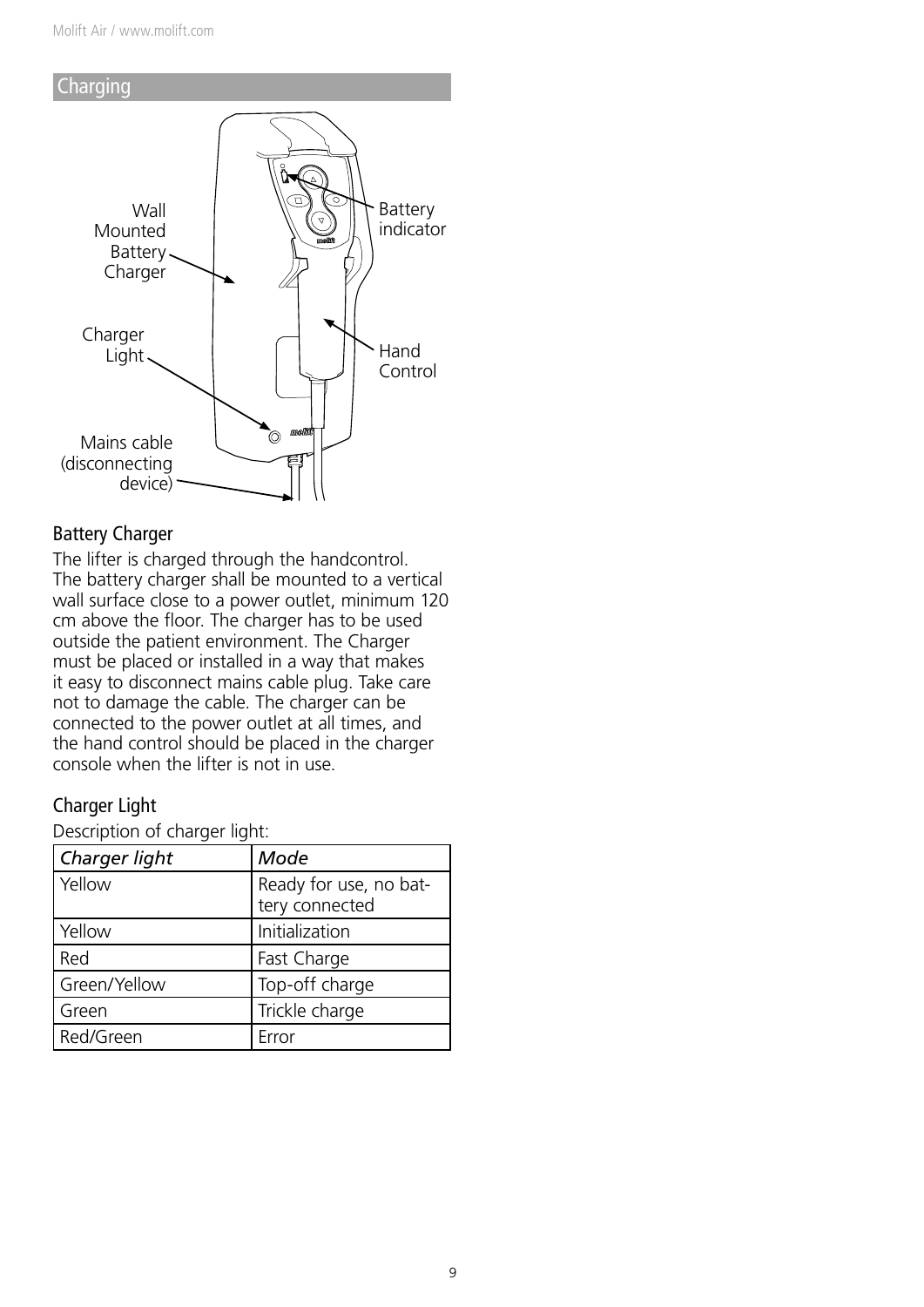# **Transfer**

Plan the lifting operation in advance to ensure that it is as safe and smooth as possible. Remember to work ergonomically. Assess the risks and take notes. You as a carer are responsible for the safety of the user.

Molift Air can be used with both 2-point and 4-point suspension for different types of transfers; sitting, recumbent or ambulating.

#### Using Slings

It is important that the sling has been tested with the individual user and for the intended lifting situation.



Read User Manual for the sling prior to use.



Do not to use damaged or badly worn slings.

### Slings made by other manufacturers

We reccomend only using Etac Molift slings. Etac shall not be liable for faults or accidents that can occur when using slings made by other manufacturers.

#### Lifting and lowering

When moving the user, stand to the side of the person you are lifting. Make sure that arms and legs do not obstruct the seat, bed, etc. Keep eye contact with the user to help them feel safe.

The slingbar must always be positioned across the user, to prevent the user from unintentionally sliding out of the sling.



The suspensions hook design prevents sling to be inadvertently detached when mounted correct. Check that the sling is correctly fitted around the user and that the strap loops are correctly fitted to the slingbar hooks.



Ensure that all four loops of the sling are securely fastened to avoid the user slipping or falling. Stretch the sling straps without lifting the user.



Never lift a the user higher than necessary to carry out a lift.



Never leave a user unattended in a lifting situation.



There is a risk of injury to user or operator from a swinging lifting strap, suspension or hand control.

#### Angle sensor

The hoist has a directional safety feature that prevents lifting if angle on lifting strap is to steep. If the hoist doesn't respond to handcontrol "up" button, it might be because lifting strap angle is to steep and sensor is activated.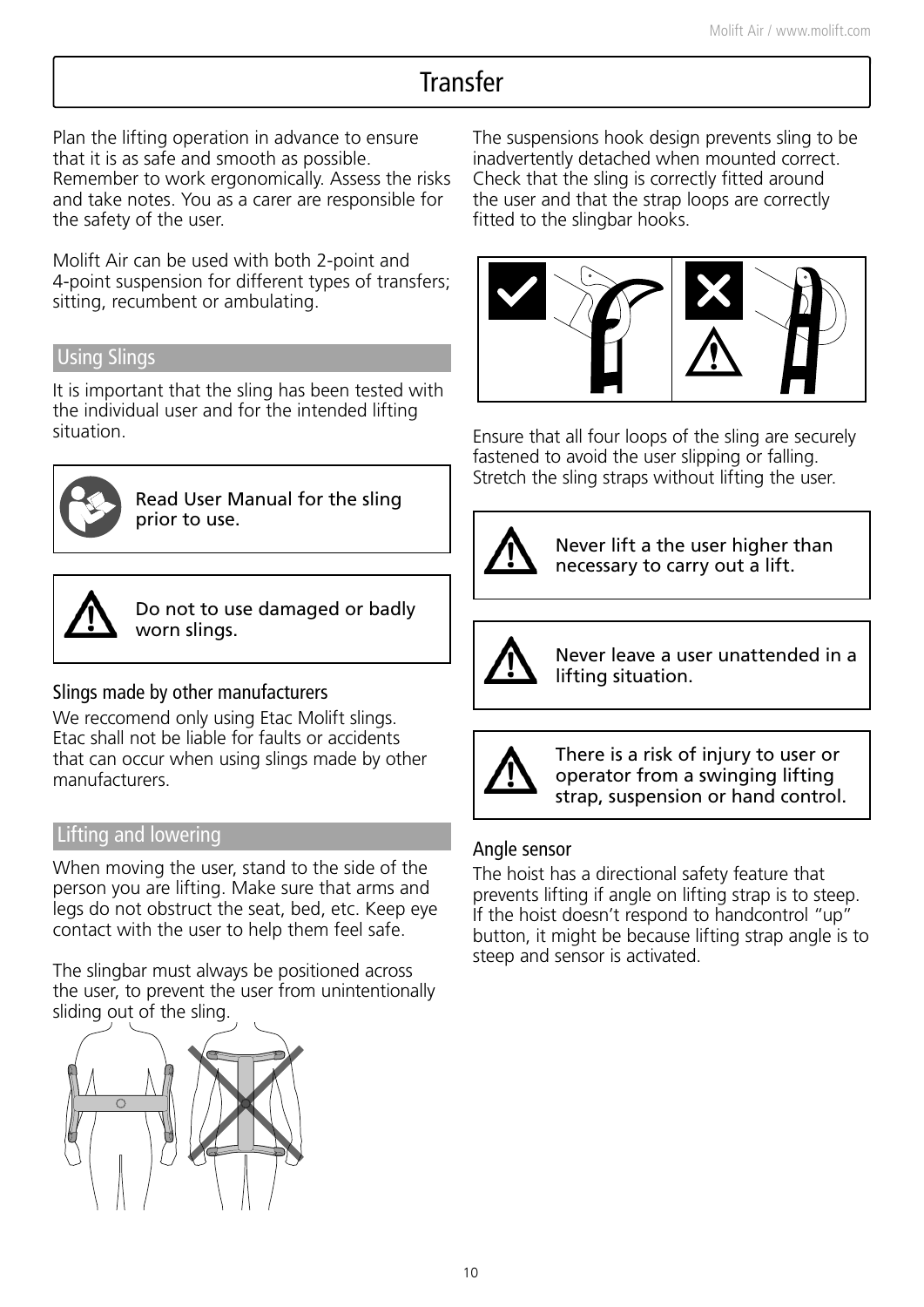#### Room to room transfer

With a room to room transfer coupling for suspensions (accessory) it is possible to use two hoists to transfer a person from room to room throug a doorway between two rail systems that are not connected.

- 1. Move both ceiling hoists as close as possible to doorway.
- 2. Lower hoist B as much as possible without the user touching the floor.
- 3. Lower lifting strap on hoist A as far as needed to connect it too suspension on hoist B
- 4. Make sure both lifting straps are properly connected for a safe transfer
- 5. Drive hoist A upwards, and lower lifting strap on hoist B, continue until user is transferred from room to room.
- 6. Pay attention and make sure user does not touch the floor
- 7. The transfer is complete when there is no load on lifter B. Lift user to a comfortable height, disconnect band from lifter B and continue transfer with lifter A.

The directional safety feature that prevents lifting if angle on lifting strap is to steep might be activated during a room to room transfer. If the hoist doesn't respond to handcontrol "up" button, lower the other lifting strap until angle sensor deactivates.





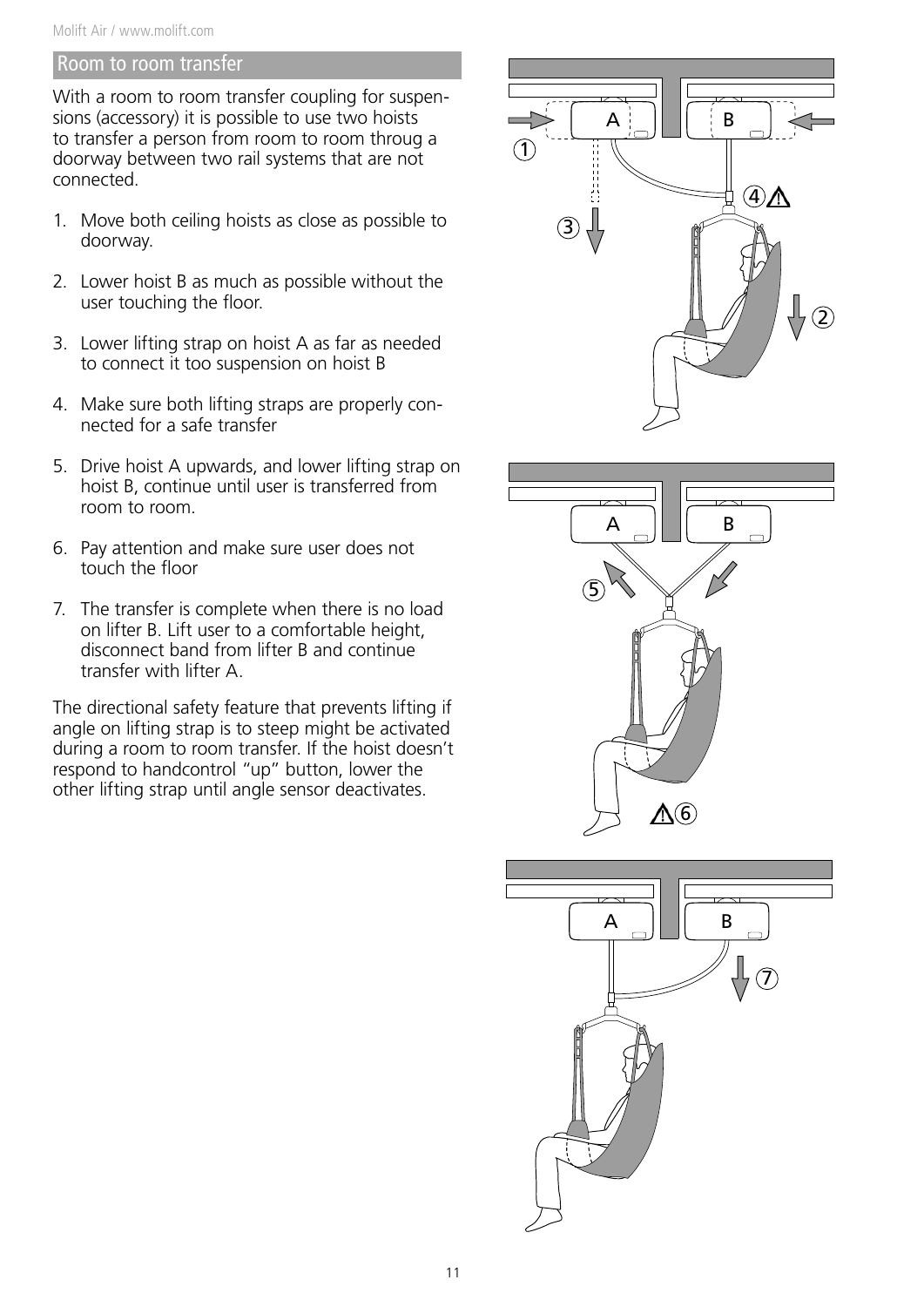# Accessories

Recommended optional equipment and accessories for Molift Air.

#### **Suspensions**

Molift Air can be used with 2 or 4 point suspension.

#### Aluminium suspension



 2-point Small, aluminium, small, 340 mm, Art. no.: 1830003 2-point Medium, aluminium, medium, 440 mm, Art. no.: 1830002 2-point Large, aluminium, large, 540 mm, Art. no.: 1830001



4-point Small, aluminium, 340 mm, Art. no.: 1830012 4-point Medium, aluminium, 440 mm, Art. no.: 1830011 4-point Large, aluminium, 540 mm, Art. no.: 1830010 4-point X-Large, aluminium, 640 mm, Art. no.: 1530006

#### Slings

Etac Molift supplies a wide selection of slings for different types of transfers.

The Etac Molift RgoSling sling series is developed to be combined with a 4-point suspension but the sling also works with a 2-point suspension.

See the combination list in the slings user manual for the correct sling and suspension combination. The Etac Molift RgoSling sling series is available in sizes XXS – XXL, in polyester and polyester mesh.

#### Scale

Molift Scale Set (without Suspension) Art. no.: 1840000 Can be combined with all Molift Air compatible suspensions. Scale is approved Class III. The scale can also calculate BMI (Body Mass Index) with a single touch. Read the manual that comes with the weight scale prior to use.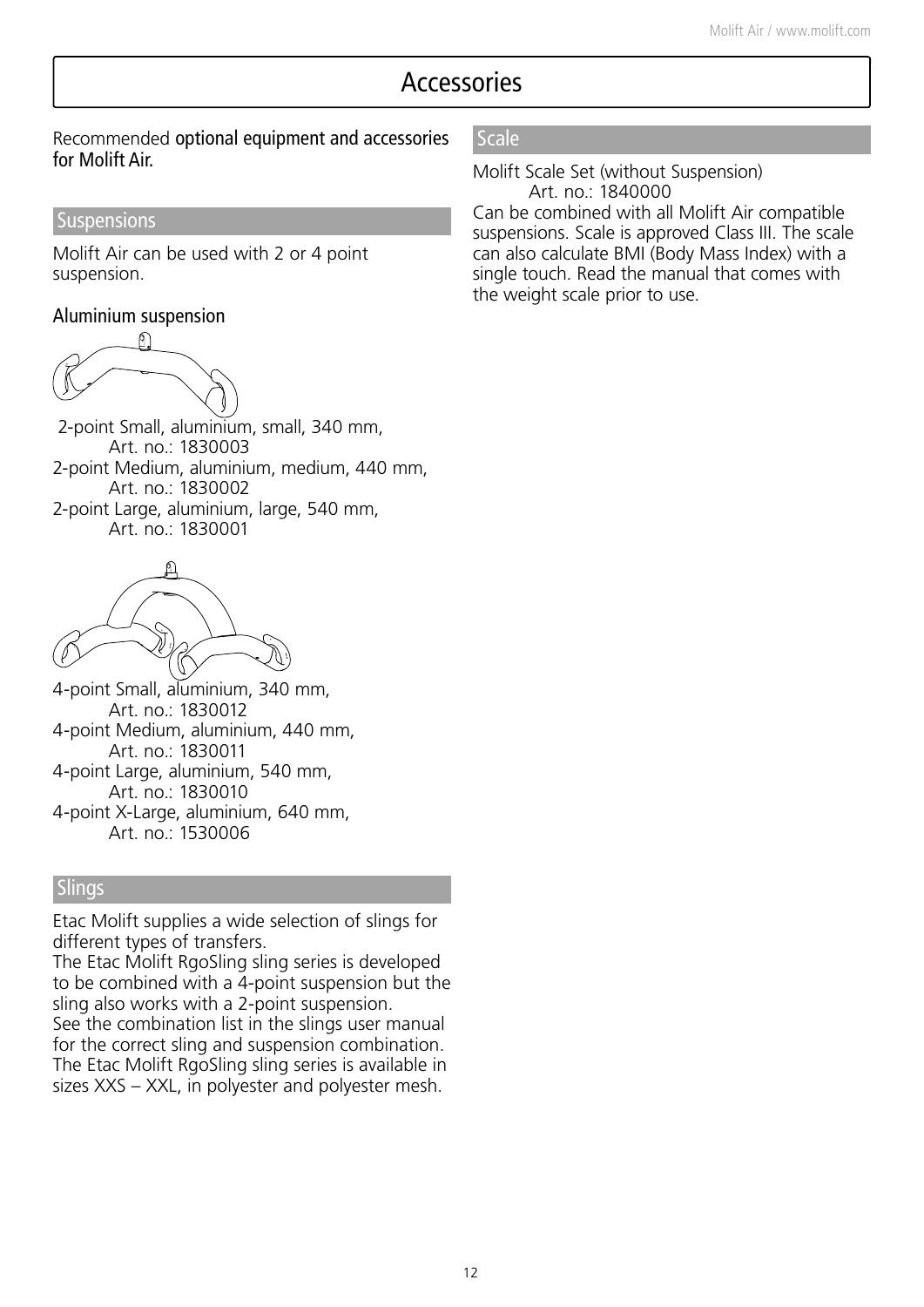# **Maintenance**

### Cleaning and disinfeciton

Clean surfaces with a damp cloth using an appropriate pH-neutral detergent. Do not use solvents or strong liquids, this may damage surfaces on the lifter. For disinfection when needed; use isopropyl alcohol. Avoid abrasive cleaning products. Check emergency stop and emergency lowering after cleaning. The lift should not be exposed to running water.



Make sure not to damage or remove labels when cleaning.

### Reconditioning

Follow cleaning and installation procedure, complete periodic inspection and use checklist after installation to recondition the lifter.

#### **Recycling**

Refer to "Recycling instructions" for how to properly dispose of product. This can be found on www.molift.net

#### Spare Parts

A list of spare parts are available on request.

# Periodic Inspection

#### Pericodic Inspection Scope

Periodic inspection is a visual examination (particularly of the hoist's load bearing structure and lifting mechanism with attachments, brakes, controls, safety devices and person-support devices)

Periodic Inspection shall be performed at least once a year or more frequently if required by local requirements. The inspection must be performed by service personnel authorized by Etac. Contact Etac for training and authorization or recommendation of an approved service partner.

When performing a periodic inspection, the inspector shall fill out the inspection report for Molift Air. The reports should be retained by the person(s) responsible for servicing the hoist. If the inspection reveals defects and damages, the owner shall be notified and a copy of the report should be sent to Etac.



In the event of danger to safety, the hoist shall immediately be taken out of service and marked clearly with "out of order" and shall not be used until the hoist is repaired

When periodic inspection is completed the inspector shall mark the hoist with a sticker on the control label showing the date when periodic inspection is performed. The control label can be found on the inside of the sidecover, and this will then indicate when next service should be performed.

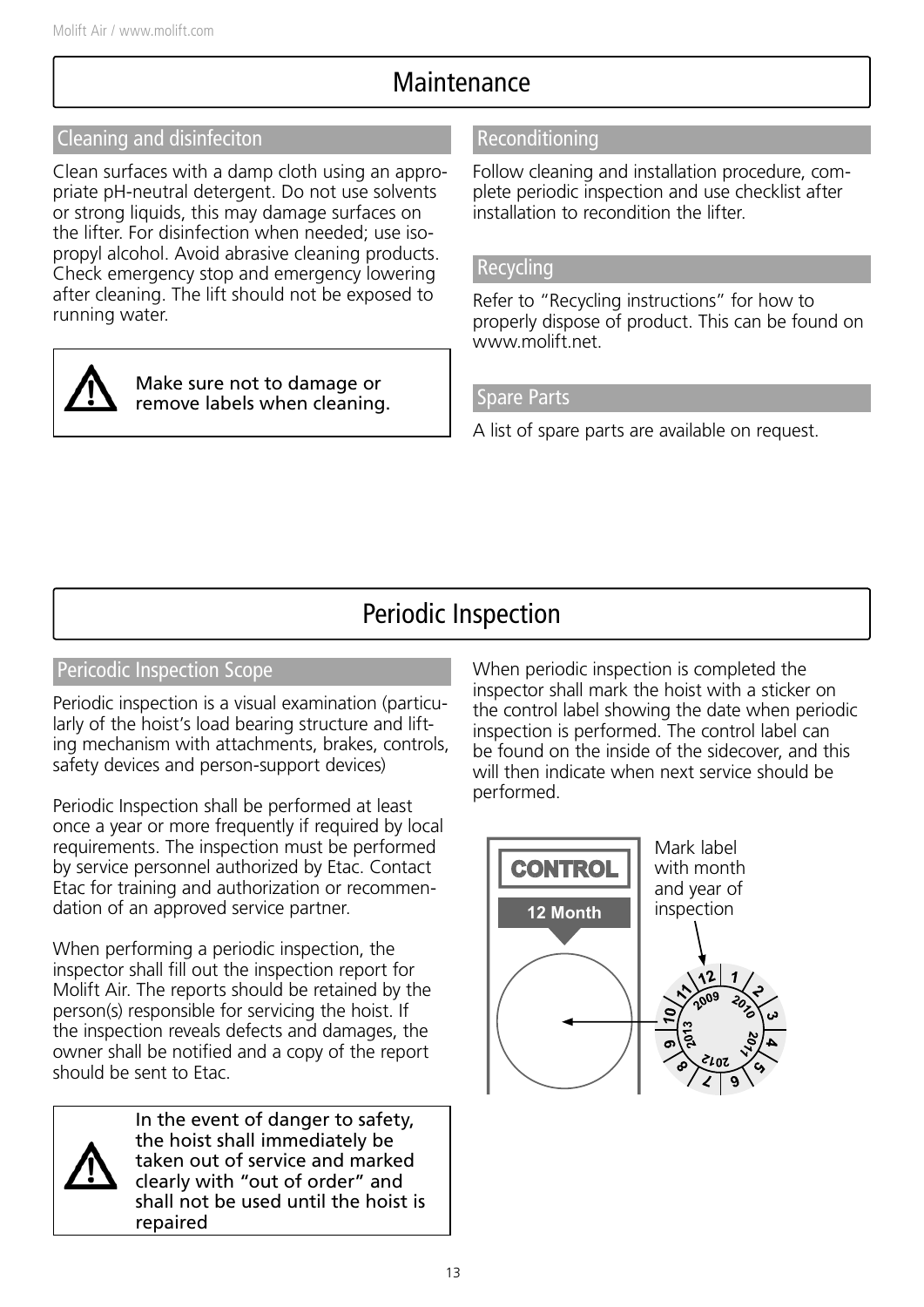# Troubleshooting

| Symptom                                                 | <b>Possible Cause/Action</b>                                                                                                                       |
|---------------------------------------------------------|----------------------------------------------------------------------------------------------------------------------------------------------------|
| The lifter does not respond to handcontrol action       | Emergency Stop is activated. Deactivate by push-<br>ing button back in.                                                                            |
|                                                         | The lifters electronics is overheated. Service light is<br>flashing yellow. Wait for it to cool down and light<br>stops flashing.                  |
|                                                         | Handcontrol is not plugged in properly. Open<br>cover and plug in Handcontrol. Handcontrol or<br>plug or cord can be broken an should be replaced. |
| The lifter does not respond to handcontrol up<br>button | Lifting strap angle sensor is activated. Adjust<br>lifting strap or move hoist to reduce lifting strap<br>angle.                                   |